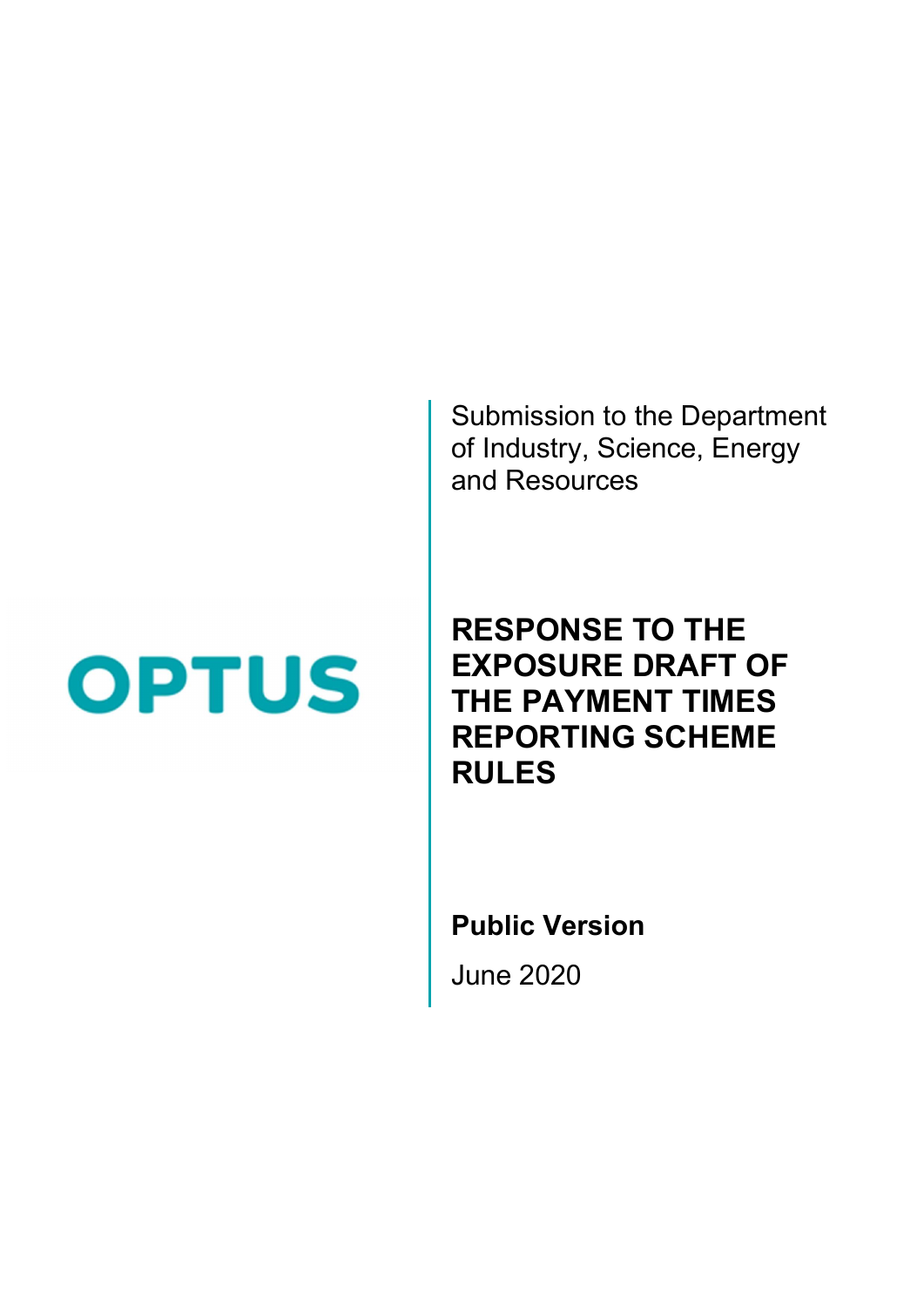## **INTRODUCTION**

- 1. Optus is pleased to provide a submission in response to the Exposure Draft and Consultation Paper circulated by the Department of Industry, Science, Energy and Resources ("the Department") on the Payment Times Reporting Scheme Rules ("the Rules").
- 2. As outlined in our previous submissions, Optus appreciates the opportunity to provide feedback on this important issue to ensure the framework established is fit for purpose and achieves the desired outcomes of improving the cashflows for Australia's small businesses.
- 3. We reiterate that it is very important that the framework delivers consistency and clearly defined terms, as well as minimising the red tape burden on Australian enterprise.
- 4. Optus is also mindful of the potential for "scope creep" which provides rules beyond the originally intended outcome of the Payment Times Reporting Framework ("the Framework").

### **FEEDBACK AND SUGGESTIONS**

- 5. Optus acknowledges that the Rules are disallowable by the Parliament and appreciates that this is an efficient way of ensuring the finer points of the Framework are responsive to needs of businesses both small and large, and that minor amendments to the administrative process will not require legislative change.
- 6. We note that the Rules have been drafted with the timeframes to be calculated from the date that the invoice is received by the business captured by the Framework.
- 7. Optus believes that it is more appropriate for the timeframes to be calculated from the satisfactory delivery of the goods or services, and a correctly rendered invoice has been received. Such a date is also clear and indisputable. Additionally, it ensures that invoice payments are more appropriately aligned to the delivery of what has been pledged.
- 8. There are some further, specific sub-sections of the Rules which Optus has identified as warranting our direct feedback, and which we have done below.

#### Information required for payment times reports

9. Section 8 (f) states that reports submitted must include (among other elements):

the proportion, determined by total value, of all procurement by the entity during the reporting period that was procurement from small business suppliers

- 10. Sub-section (f) should be completely removed from an otherwise reasonable list. Optus considers this information commercially sensitive, and an unreasonable request.
- 11. Additionally, such information goes well beyond the scope or the intention of the Framework, which the Government has always stated is focussed on improving the cashflow of Australian small businesses.

#### Method for determining certain proportions for payment times reports

12. We note that Section 9 (a) states that: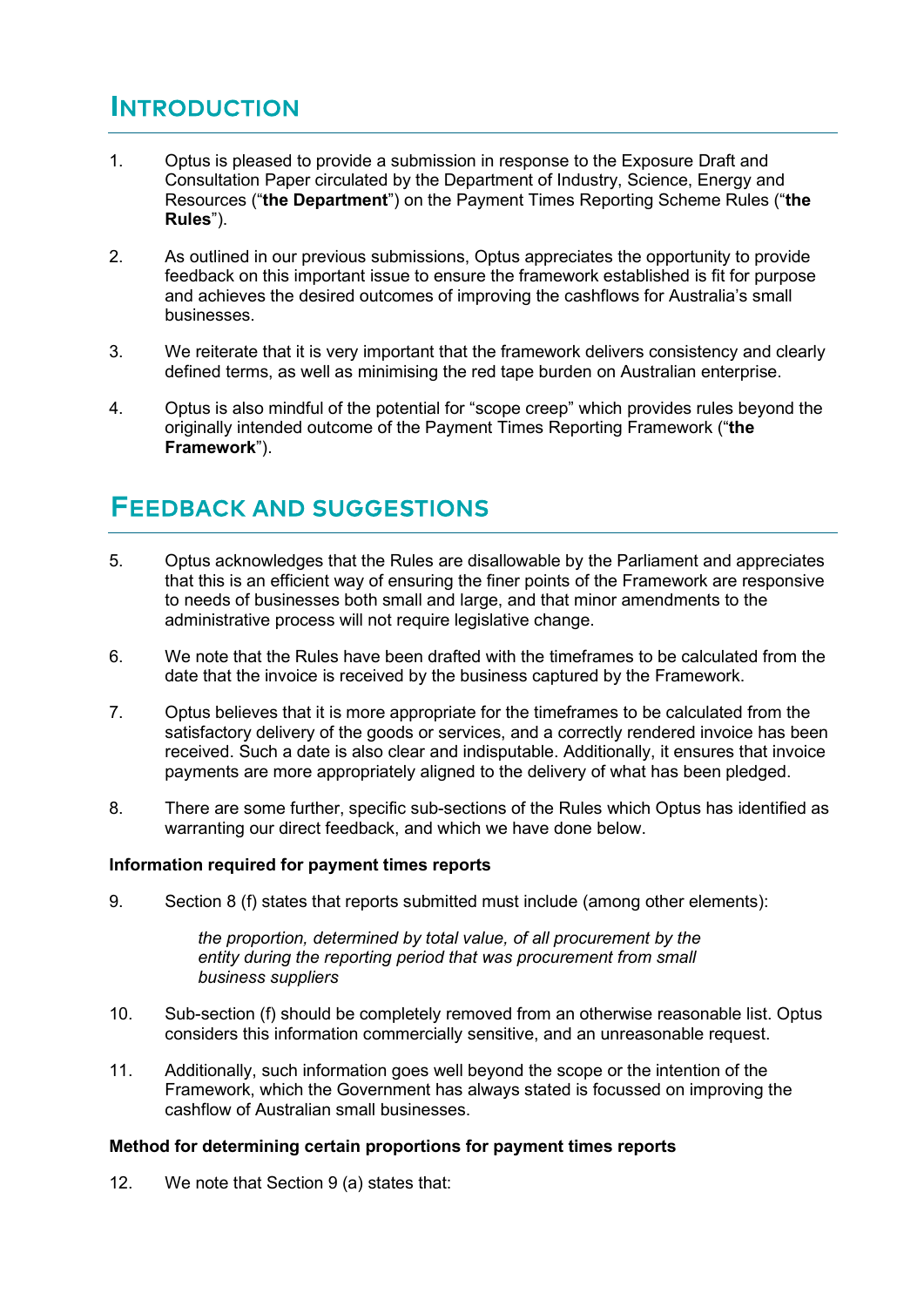a small business invoice is issued when it is received by the entity in accordance with all requirements of the relevant written or oral contract, regardless of any date entered into a software system for the entity;

- 13. Optus has noted feedback from the Department that this means that an invoice has to be legitimate and satisfy appropriate requirements.
- 14. However, Optus is very concerned about 9 (c) (ii) which states:

for the purposes of calculating the time within which a small business invoice is paid after it is issued… it is irrelevant whether the invoice is in dispute.

- 15. We are surprised that the conscious decision has been made to include disputed invoices in the Framework.
- 16. Given the harsh penalty framework which the Government has introduced to oversee compliance with the Framework, this particular rule offers two particularly unsatisfactory options in the case of a disputed invoice:
	- (a) Pay an invoice in dispute, even if it is not through fault of the payer, to avoid future action taken by the regulator; or
	- (b) Withhold payment until the dispute is resolved and risk future action by the regulator.
- 17. Optus would appreciate clarification that if a disputed invoice is found to be incorrect on the part of a small business vendor, whether the Framework allows for a supplementary (correct) invoice to be reported upon in place of the original, disputed one.

#### Leasing arrangements should be excluded

- 18. Optus will also appreciate a clearer assurance that invoices payable under leasing arrangements are not captured by the Framework.
- 19. Optus has approximately 8,000 sites in its mobile network, with different leasing arrangements across the network. It is critical for Optus to have guidance about whether lease payments are included in the framework, given that many of Optus' landlords are small businesses.
- 20. Lease payments are made on a regular timeframe and are organised immediately. As such there is no invoice issued by the lessor. Further, they are facilitated under a contract, which provides parties with an avenue of restitution in the case of late payment. Accordingly, including lease payments under the framework would be likely to distort the overall results.

#### Use of the small business lookup tool

- 21. Optus is pleased that the Department is progressing the small business lookup tool, to ensure easier identification of small businesses under the framework.
- 22. We appreciate the Department seeking our feedback on the tool through recent consultation meetings.
- 23. Optus reiterates that the effectiveness and accessibility of the small business lookup tool is the most critical component for ensuring ease of compliance with the framework.